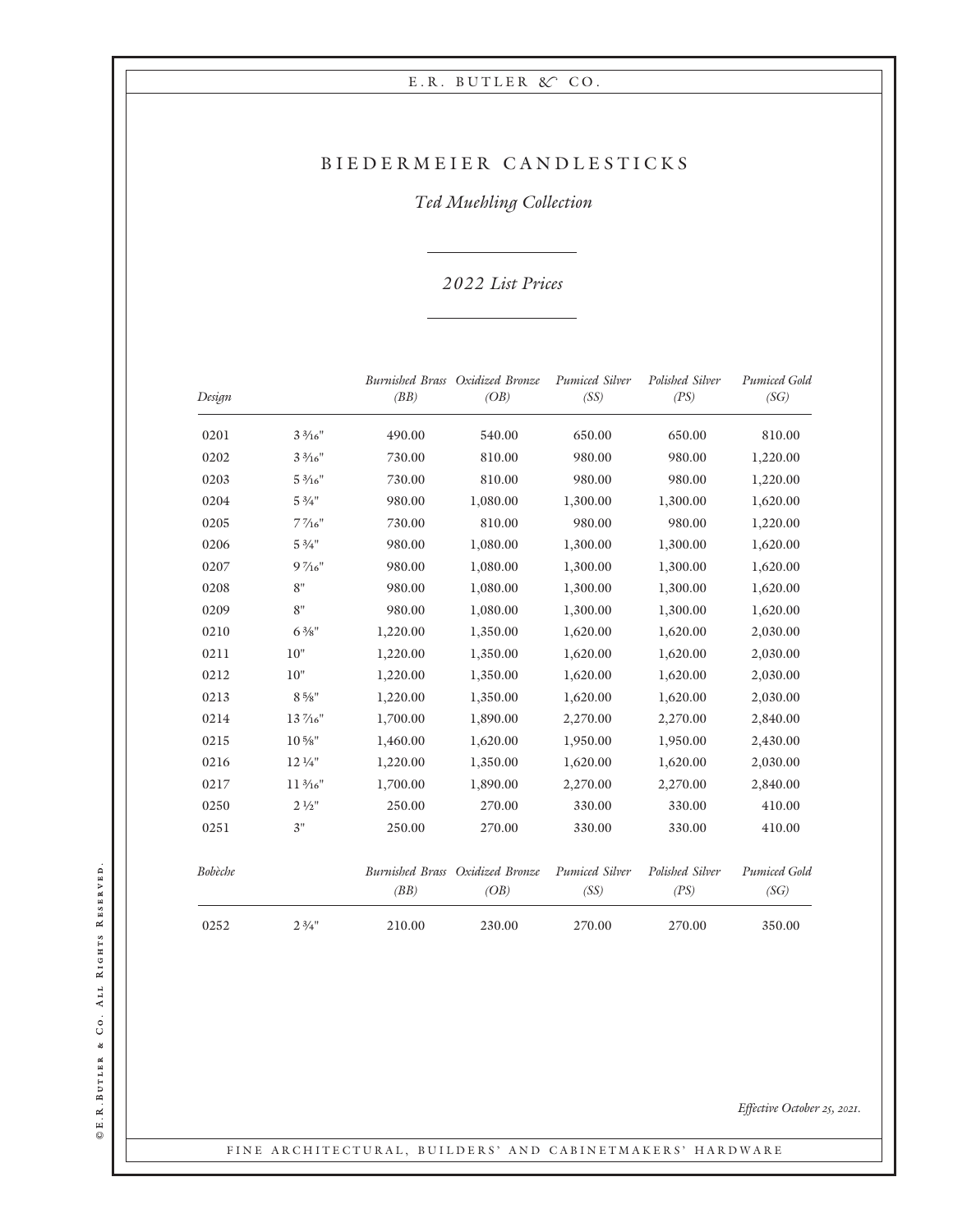## BIEDERMEIER CANDLESTICKS

## Ted Muehling Collection

### 2 022 List Prices

# Burnished Brass Eggs

| Design |                    | <b>Burnished Brass</b><br>(BB) | Oxidized Bronze<br>(OB) | Pumiced Silver<br>(SS) | Polished Silver<br>(PS) | Pumiced Gold<br>(SG) |
|--------|--------------------|--------------------------------|-------------------------|------------------------|-------------------------|----------------------|
|        |                    |                                |                         |                        |                         |                      |
| 0203   | $5\frac{3}{16}$ "  | 730.00                         | 840.00                  | 950.00                 | 950.00                  | 1,070.00             |
| 0204   | $5\frac{3}{4}$ "   | 980.00                         | 1,110.00                | 1,270.00               | 1,270.00                | 1,470.00             |
| 0206   | $5\frac{3}{4}$ "   | 980.00                         | 1,110.00                | 1,270.00               | 1,270.00                | 1,470.00             |
| 0207   | $9\frac{7}{16}$    | 980.00                         | 1,110.00                | 1,270.00               | 1,270.00                | 1,470.00             |
| 0210   | $6\frac{3}{8}$ "   | 1,220.00                       | 1,380.00                | 1,590.00               | 1,590.00                | 1,880.00             |
| 0211   | 10"                | 1,220.00                       | 1,380.00                | 1,590.00               | 1,590.00                | 1,880.00             |
| 0212   | 10"                | 1,220.00                       | 1,380.00                | 1,590.00               | 1,590.00                | 1,880.00             |
| 0215   | $10\frac{5}{8}$ "  | 1,460.00                       | 1,650.00                | 1,920.00               | 1,920.00                | 2,280.00             |
| 0217   | $11\frac{3}{16}$ " | 1,700.00                       | 1,920.00                | 2,240.00               | 2,240.00                | 2,690.00             |
|        |                    |                                |                         |                        |                         |                      |

## Oxidized Bronze Eggs

|        |                    |          | Burnished Brass Oxidized Bronze | Pumiced Silver | Polished Silver | Pumiced Gold |
|--------|--------------------|----------|---------------------------------|----------------|-----------------|--------------|
| Design |                    | (BB)     | (OB)                            | (SS)           | (PS)            | (SG)         |
| 0203   | $5\frac{3}{16}$ "  | 820.00   | 810.00                          | 980.00         | 980.00          | 1,100.00     |
| 0204   | $5\frac{3}{4}$ "   | 1,070.00 | 1,080.00                        | 1,300.00       | 1,300.00        | 1,500.00     |
| 0206   | $5\frac{3}{4}$ "   | 1,070.00 | 1,080.00                        | 1,300.00       | 1,300.00        | 1,500.00     |
| 0207   | $9\frac{7}{16}$ "  | 1,070.00 | 1,080.00                        | 1,300.00       | 1,300.00        | 1,500.00     |
| 0210   | $6\frac{3}{8}$ "   | 1,310.00 | 1,350.00                        | 1,620.00       | 1,620.00        | 1,910.00     |
| 0211   | 10"                | 1,310.00 | 1,350.00                        | 1,620.00       | 1,620.00        | 1,910.00     |
| 0212   | 10"                | 1,310.00 | 1,350.00                        | 1,620.00       | 1,620.00        | 1,910.00     |
| 0215   | $10\frac{5}{8}$ "  | 1,550.00 | 1,620.00                        | 1,950.00       | 1,950.00        | 2,310.00     |
| 0217   | $11\frac{3}{16}$ " | 1,790.00 | 1,890.00                        | 2,270.00       | 2,270.00        | 2,720.00     |

Effective October 25, 2021.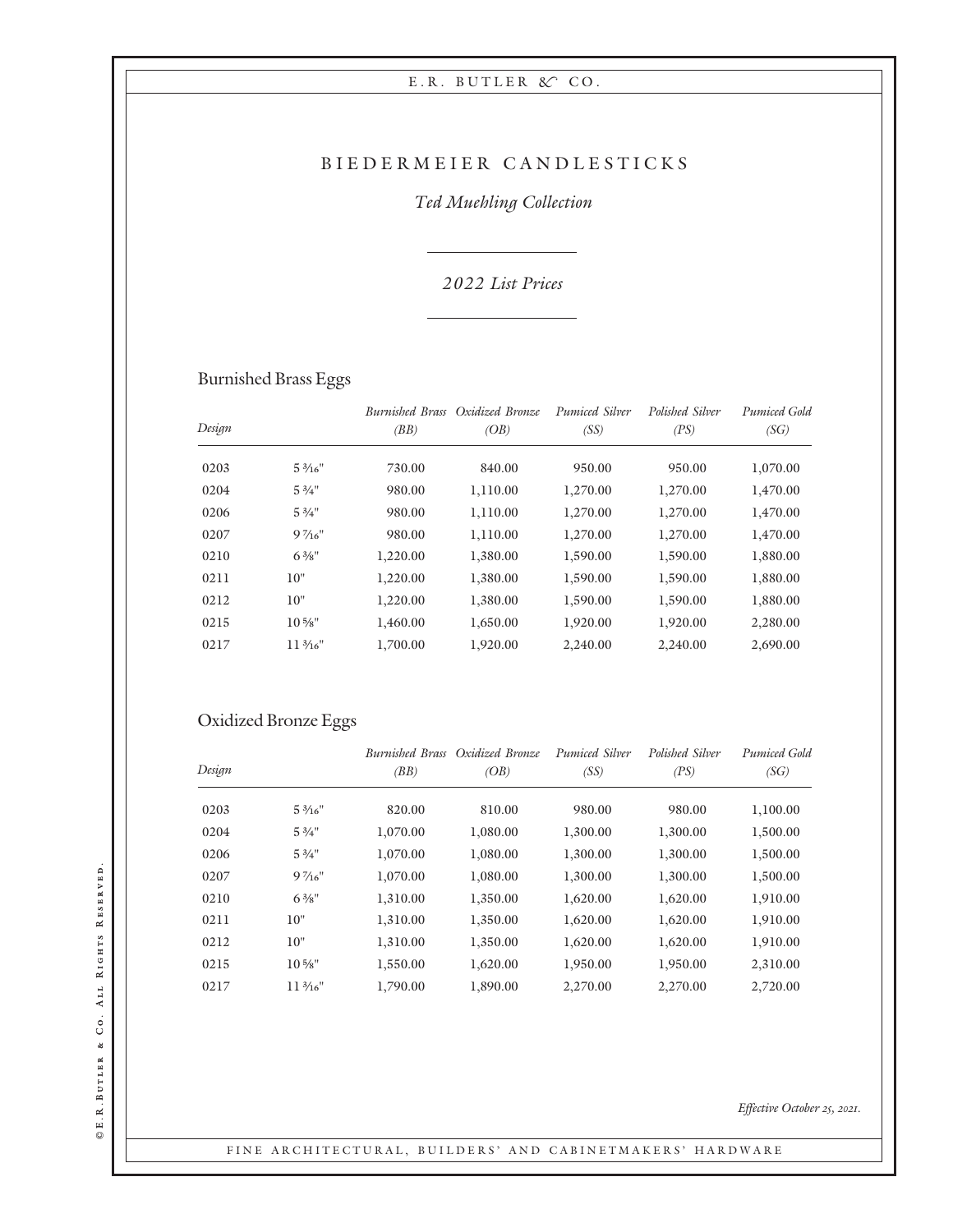## BIEDERMEIER CANDLESTICKS

## Ted Muehling Collection

### 2 022 List Prices

# Polished Silver Eggs

| Design |                    | <i>Burnished Brass</i><br>(BB) | Oxidized Bronze<br>(OB) | Pumiced Silver<br>(SS) | Polished Silver<br>(PS) | <b>Pumiced Gold</b><br>(SG) |
|--------|--------------------|--------------------------------|-------------------------|------------------------|-------------------------|-----------------------------|
| 0203   | $5\frac{3}{16}$ "  | 880.00                         | 930.00                  | 1,040.00               | 980.00                  | 1,160.00                    |
| 0204   | $5\frac{3}{4}$ "   | 1,130.00                       | 1,200.00                | 1,360.00               | 1,300.00                | 1,560.00                    |
| 0206   | $5\frac{3}{4}$ "   | 1,130.00                       | 1,200.00                | 1,360.00               | 1,300.00                | 1,560.00                    |
| 0207   | $9\frac{7}{16}$    | 1,130.00                       | 1,200.00                | 1,360.00               | 1,300.00                | 1,560.00                    |
| 0210   | $6\frac{3}{8}$ "   | 1,370.00                       | 1,470.00                | 1,680.00               | 1,620.00                | 1,970.00                    |
| 0211   | 10"                | 1,370.00                       | 1,470.00                | 1,680.00               | 1,620.00                | 1,970.00                    |
| 0212   | 10"                | 1,370.00                       | 1,470.00                | 1,680.00               | 1,620.00                | 1,970.00                    |
| 0215   | $10\frac{5}{8}$ "  | 1.610.00                       | 1,740.00                | 2,010.00               | 1,950.00                | 2,370.00                    |
| 0217   | $11\frac{3}{16}$ " | 1,850.00                       | 2,010.00                | 2,330.00               | 2,270.00                | 2,780.00                    |

## Pumiced Silver Eggs

|        |                   |          | <b>Burnished Brass</b> Oxidized Bronze | Pumiced Silver | Polished Silver | <b>Pumiced Gold</b> |
|--------|-------------------|----------|----------------------------------------|----------------|-----------------|---------------------|
| Design |                   | (BB)     | (OB)                                   | (SS)           | (PS)            | (SG)                |
| 0203   | $5\frac{3}{16}$ " | 880.00   | 930.00                                 | 980.00         | 1,040.00        | 1,160.00            |
| 0204   | $5\frac{3}{4}$ "  | 1,130.00 | 1,200.00                               | 1,300.00       | 1,360.00        | 1,560.00            |
| 0206   | $5\frac{3}{4}$ "  | 1,130.00 | 1,200.00                               | 1,300.00       | 1,360.00        | 1,560.00            |
| 0207   | $9\frac{7}{16}$ " | 1,130.00 | 1,200.00                               | 1,300.00       | 1,360.00        | 1,560.00            |
| 0210   | $6\frac{3}{8}$ "  | 1,370.00 | 1,470.00                               | 1,620.00       | 1,680.00        | 1,970.00            |
| 0211   | 10"               | 1,370.00 | 1,470.00                               | 1,620.00       | 1,680.00        | 1,970.00            |
| 0212   | 10"               | 1,370.00 | 1,470.00                               | 1,620.00       | 1,680.00        | 1,970.00            |
| 0215   | $10\frac{5}{8}$ " | 1.610.00 | 1,740.00                               | 1,950.00       | 2,010.00        | 2,370.00            |
| 0217   | $11\frac{3}{16}$  | 1,850.00 | 2,010.00                               | 2,270.00       | 2,330.00        | 2,780.00            |

©E.R.BUTLER & CO. ALL RIGHTS RESERVED. E.R.Butler & Co. All Rights Reserved.

Effective October 25, 2021.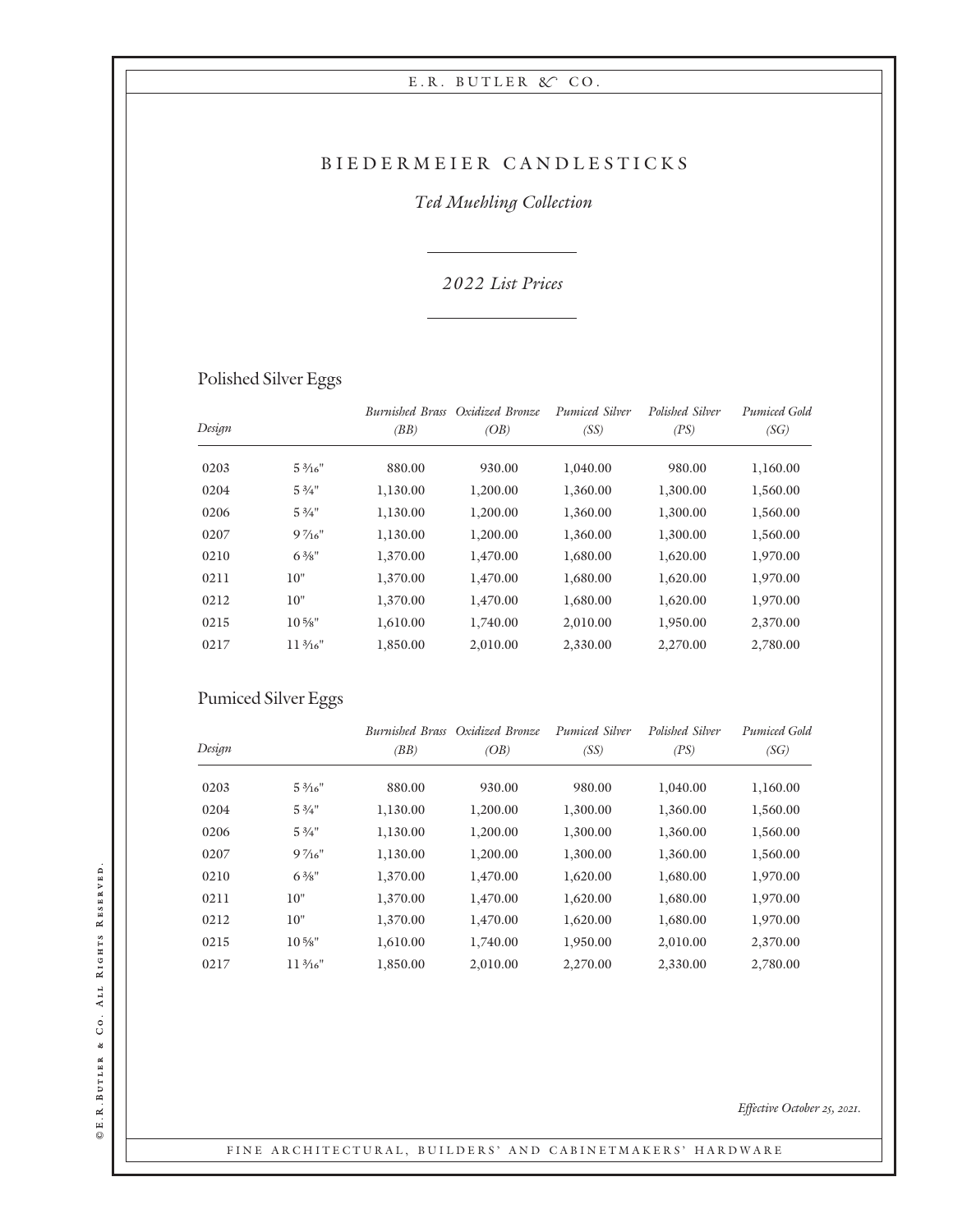#### BIEDERMEIER CANDLESTICKS

### Ted Muehling Collection

2 022 List Prices

## Enamel Eggs

Bittern, Ibis, Lark, Nightingale, Robin's Blue, Starling, Thrush, Wren

|        |                    |          | Burnished Brass Oxidized Bronze | Pumiced Silver | Polished Silver | Pumiced Gold |
|--------|--------------------|----------|---------------------------------|----------------|-----------------|--------------|
| Design |                    | (BB)     | (OB)                            | (SS)           | (PS)            | (SG)         |
| 0203   | $5\frac{3}{16}$ "  | 820.00   | 870.00                          | 980.00         | 980.00          | 1,100.00     |
| 0204   | $5\frac{3}{4}$ "   | 1,070.00 | 1,140.00                        | 1,300.00       | 1,300.00        | 1,500.00     |
| 0206   | $5\frac{3}{4}$ "   | 1,070.00 | 1,140.00                        | 1,300.00       | 1,300.00        | 1,500.00     |
| 0207   | $9\frac{7}{16}$ "  | 1,070.00 | 1,140.00                        | 1,300.00       | 1,300.00        | 1,500.00     |
| 0210   | $6\frac{3}{8}$ "   | 1,310.00 | 1,410.00                        | 1,620.00       | 1,620.00        | 1,910.00     |
| 0211   | 10"                | 1.310.00 | 1,410.00                        | 1,620.00       | 1,620.00        | 1,910.00     |
| 0212   | 10"                | 1,310.00 | 1,410.00                        | 1,620.00       | 1,620.00        | 1,910.00     |
| 0215   | $10\frac{5}{8}$ "  | 1,550.00 | 1,680.00                        | 1,950.00       | 1,950.00        | 2,310.00     |
| 0217   | $11\frac{3}{16}$ " | 1,790.00 | 1,950.00                        | 2,270.00       | 2,270.00        | 2,720.00     |

## Pumiced Gold Eggs

|        |                    |          | Burnished Brass Oxidized Bronze | Pumiced Silver | Polished Silver | Pumiced Gold |
|--------|--------------------|----------|---------------------------------|----------------|-----------------|--------------|
| Design |                    | (BB)     | (OB)                            | (SS)           | (PS)            | (SG)         |
| 0203   | $5\frac{3}{16}$ "  | 1,000.00 | 1,050.00                        | 1,160.00       | 1,160.00        | 1,220.00     |
| 0204   | $5\frac{3}{4}$ "   | 1,250.00 | 1,320.00                        | 1,480.00       | 1,480.00        | 1,620.00     |
| 0206   | $5\frac{3}{4}$ "   | 1,250.00 | 1,320.00                        | 1,480.00       | 1,480.00        | 1,620.00     |
| 0207   | $9\frac{7}{16}$ "  | 1,250.00 | 1,320.00                        | 1,480.00       | 1,480.00        | 1,620.00     |
| 0210   | $6\frac{3}{8}$ "   | 1,490.00 | 1,590.00                        | 1,800.00       | 1,800.00        | 2,030.00     |
| 0211   | 10"                | 1,490.00 | 1,590.00                        | 1,800.00       | 1,800.00        | 2,030.00     |
| 0212   | 10"                | 1,490.00 | 1,590.00                        | 1,800.00       | 1,800.00        | 2,030.00     |
| 0215   | $10\frac{5}{8}$ "  | 1,730.00 | 1,860.00                        | 2,130.00       | 2,130.00        | 2,430.00     |
| 0217   | $11\frac{3}{16}$ " | 1,970.00 | 2,130.00                        | 2,450.00       | 2,450.00        | 2,840.00     |

#### FINE ARCHITECTURAL, BUILDERS' AND CABINETMAKERS' HARDWARE

©E.R.BUTLER & CO. ALL RIGHTS RESERVED. E.R.Butler & Co. All Rights Reserved.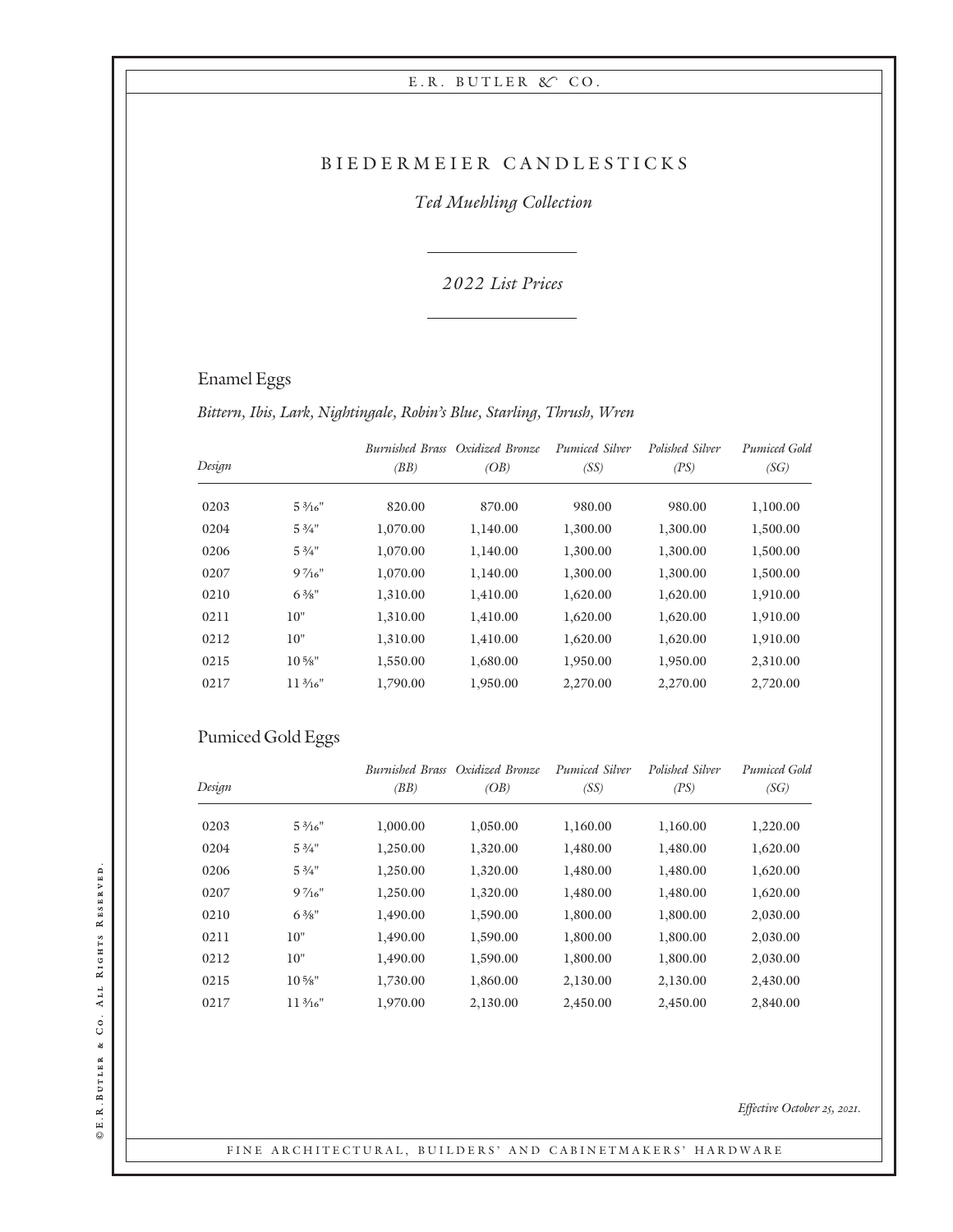#### BIEDERMEIER CANDLESTICKS

### Ted Muehling Collection

### 2 022 List Prices

## Horn Eggs

Blond Ox Horn, Black Buffalo Horn

|        |                   |          | <b>Burnished Brass</b> Oxidized Bronze | Pumiced Silver | Polished Silver | Pumiced Gold |
|--------|-------------------|----------|----------------------------------------|----------------|-----------------|--------------|
| Design |                   | (BB)     | (OB)                                   | (SS)           | (PS)            | (SG)         |
| 0203   | $5\frac{3}{16}$ " | 820.00   | 870.00                                 | 980.00         | 980.00          | 1,100.00     |
| 0204   | $5\frac{3}{4}$ "  | 1,070.00 | 1,140.00                               | 1,300.00       | 1,300.00        | 1,500.00     |
| 0206   | $5\frac{3}{4}$ "  | 1,070.00 | 1,140.00                               | 1,300.00       | 1,300.00        | 1,500.00     |
| 0207   | $9\frac{7}{16}$   | 1,070.00 | 1,140.00                               | 1,300.00       | 1,300.00        | 1,500.00     |
| 0210   | $6\frac{3}{8}$ "  | 1,310.00 | 1,410.00                               | 1,620.00       | 1,620.00        | 1,910.00     |
| 0211   | 10"               | 1,310.00 | 1,410.00                               | 1,620.00       | 1,620.00        | 1,910.00     |
| 0212   | 10"               | 1.310.00 | 1,410.00                               | 1,620.00       | 1,620.00        | 1,910.00     |
| 0215   | $10\frac{5}{8}$ " | 1,550.00 | 1,680.00                               | 1,950.00       | 1,950.00        | 2,310.00     |
| 0217   | $11\frac{3}{16}$  | 1,790.00 | 1,950.00                               | 2,270.00       | 2,270.00        | 2,720.00     |
|        |                   |          |                                        |                |                 |              |

## Stone Eggs

Amethyst, Blue Chalcedony, Blue/Grey Agate

| Design |                   | <b>Burnished Brass</b><br>(BB) | Oxidized Bronze<br>(OB) | Pumiced Silver<br>(SS) | Polished Silver<br>(PS) | Pumiced Gold<br>(SG) |
|--------|-------------------|--------------------------------|-------------------------|------------------------|-------------------------|----------------------|
| 0203   | $5\frac{3}{16}$ " | 1,150.00                       | 1,200.00                | 1,310.00               | 1,310.00                | 1,430.00             |
| 0204   | $5\frac{3}{4}$ "  | 1,400.00                       | 1,470.00                | 1,630.00               | 1,630.00                | 1,830.00             |
| 0206   | $5\frac{3}{4}$ "  | 1,400.00                       | 1,470.00                | 1,630.00               | 1,630.00                | 1,830.00             |
| 0207   | $9\frac{7}{16}$ " | 1,400.00                       | 1,470.00                | 1,630.00               | 1,630.00                | 1,830.00             |
| 0210   | $6\frac{3}{8}$ "  | 1,640.00                       | 1,740.00                | 1,950.00               | 1,950.00                | 2,240.00             |
| 0211   | 10"               | 1,640.00                       | 1,740.00                | 1,950.00               | 1,950.00                | 2,240.00             |
| 0212   | 10"               | 1,640.00                       | 1,740.00                | 1,950.00               | 1,950.00                | 2,240.00             |
| 0215   | $10\frac{5}{8}$ " | 1,880.00                       | 2,010.00                | 2,280.00               | 2,280.00                | 2,640.00             |
| 0217   | $11\frac{3}{16}$  | 2,120.00                       | 2,280.00                | 2,600.00               | 2,600.00                | 3,050.00             |

Effective October 25, 2021.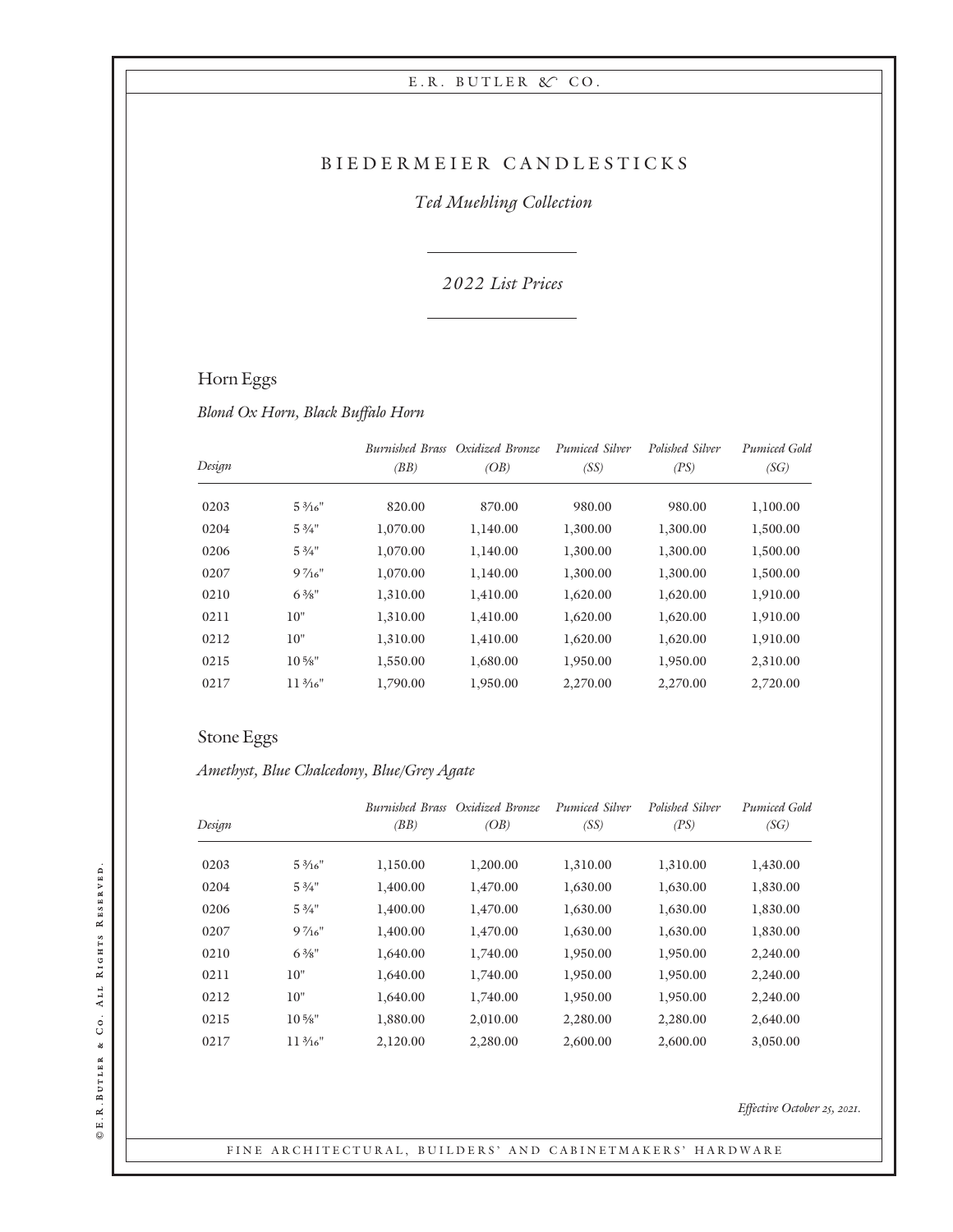### BIEDERMEIER CANDLESTICKS

### Ted Muehling Collection

### 2 022 List Prices

## Fossil Tusk Eggs

|        |                    | <b>Burnished Brass</b> | Oxidized Bronze | Pumiced Silver | Polished Silver | Pumiced Gold |
|--------|--------------------|------------------------|-----------------|----------------|-----------------|--------------|
| Design |                    | (BB)                   | (OB)            | (SS)           | (PS)            | (SG)         |
| 0203   | $5\frac{3}{16}$ "  | 2,950.00               | 3,000.00        | 3,110.00       | 3,110.00        | 3,230.00     |
| 0204   | $5\frac{3}{4}$ "   | 3,200.00               | 3,270.00        | 3,430.00       | 3,430.00        | 3,630.00     |
| 0206   | $5\frac{3}{4}$ "   | 3,200.00               | 3,270.00        | 3,430.00       | 3,430.00        | 3,630.00     |
| 0207   | $9\frac{7}{16}$    | 3,200.00               | 3,270.00        | 3,430.00       | 3,430.00        | 3,630.00     |
| 0210   | $6\frac{3}{8}$ "   | 3,440.00               | 3,540.00        | 3,750.00       | 3,750.00        | 4,040.00     |
| 0211   | 10"                | 3,440.00               | 3,540.00        | 3,750.00       | 3,750.00        | 4,040.00     |
| 0212   | 10"                | 3,440.00               | 3,540.00        | 3,750.00       | 3,750.00        | 4,040.00     |
| 0215   | $10\frac{5}{8}$ "  | 3,680.00               | 3,810.00        | 4,080.00       | 4,080.00        | 4,440.00     |
| 0217   | $11\frac{3}{16}$ " | 3,920.00               | 4,080.00        | 4,400.00       | 4,400.00        | 4,850.00     |

Fossil Tusk Eggs Not for Sale in California, Hawaii, Illinois, Nevada, New Hampshire, New Jersey, New York, Vermont, or Washington, D.C.

Effective October 25, 2021.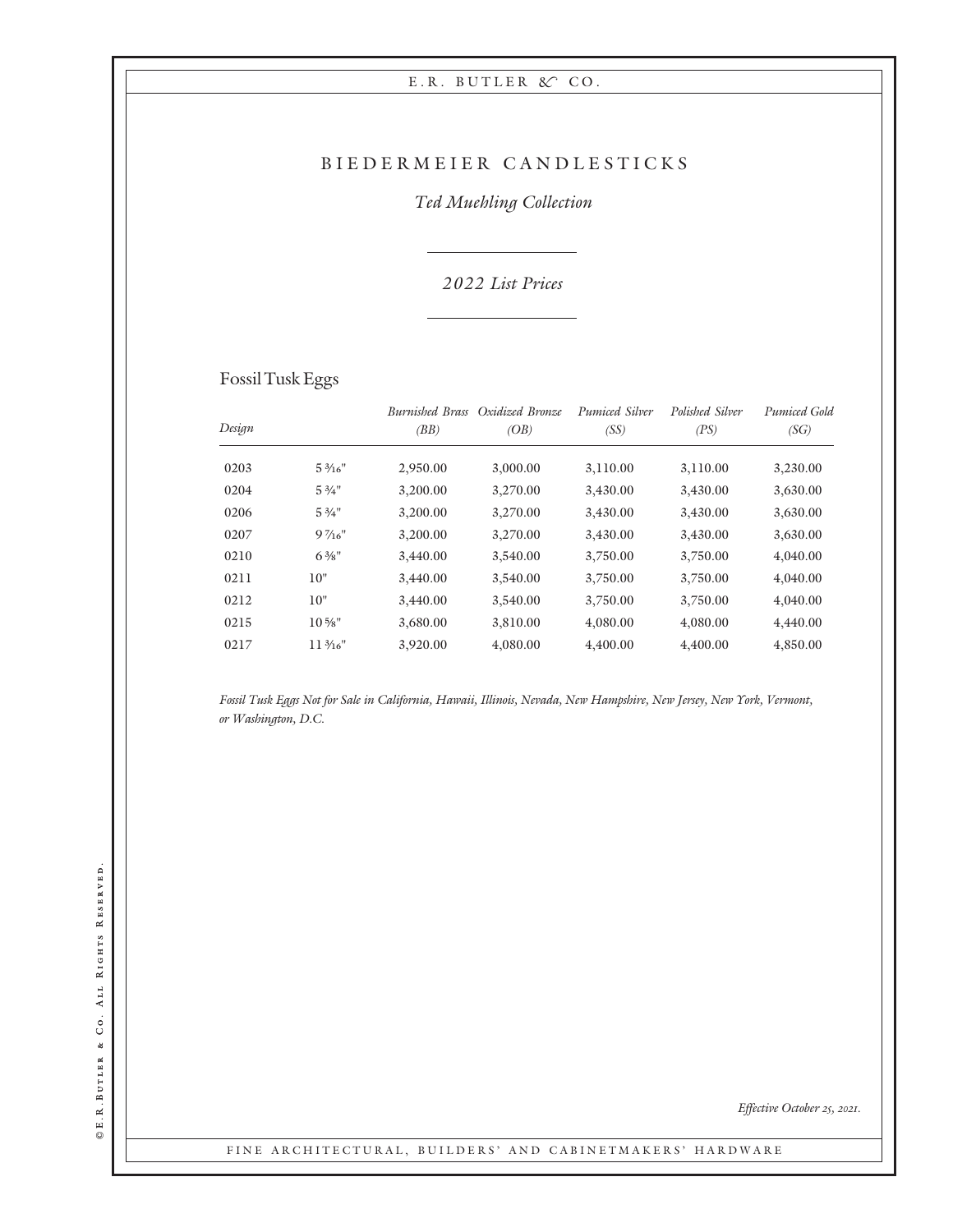## FLUTED CANDLESTICKS

Ted Muehling Collection

2 022 List Prices

| Design |    | <i>Burnished Brass</i><br>(BB) | Oxidized Bronze<br>(OB) | Pumiced Silver<br>(SS) | Polished Silver<br>(SP) | Pumiced Gold<br>(SG) |
|--------|----|--------------------------------|-------------------------|------------------------|-------------------------|----------------------|
|        |    |                                |                         |                        |                         |                      |
| 0261   | XS | 640.00                         | 710.00                  | 860.00                 | 860.00                  | 1,000.00             |
| 0262   | S  | 810.00                         | 900.00                  | 1,080.00               | 1,080.00                | 1,260.00             |
| 0263   | M  | 1,030.00                       | 1,140.00                | 1,370.00               | 1,370.00                | 1,600.00             |
| 0264   | L  | 1,250.00                       | 1,380.00                | 1.660.00               | 1,660.00                | 1,940.00             |
| 0265   | ΧL | 1,460.00                       | 1,620.00                | 1,950.00               | 1,950.00                | 2,270.00             |

©E.R.BUTLER & CO. ALL RIGHTS RESERVED. E.R.Butler & Co. All Rights Reserved.

Effective October 25, 2021.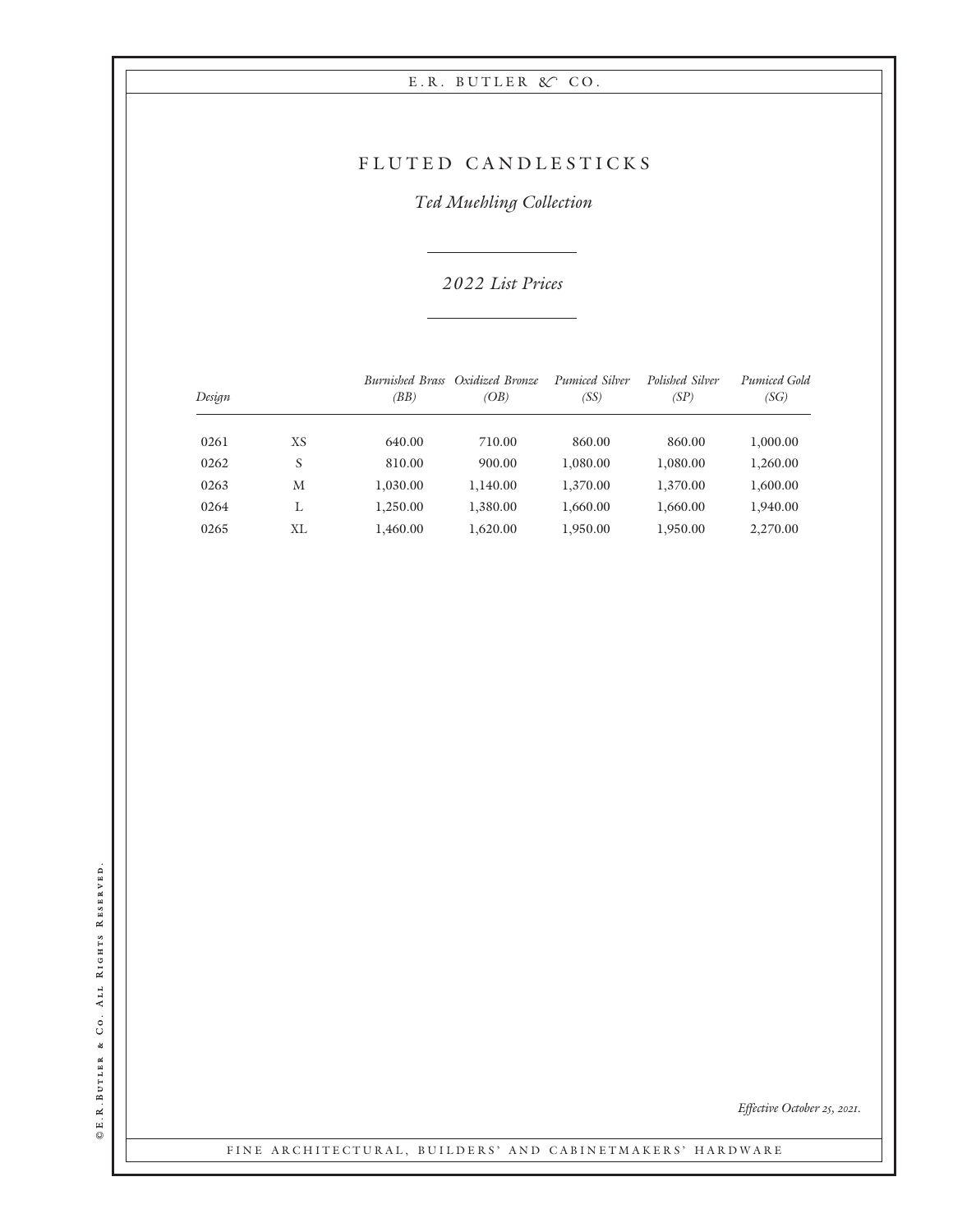## TAPERED CANDLES

Ted Muehling Collection

2 022 List Prices

# 1/2" Tapers

For Use with Biedermeier Candlesticks

| Color                      | <b>Dimensions</b>         | Ouantity | Price |
|----------------------------|---------------------------|----------|-------|
| Ivory or White (Unscented) | $\frac{1}{2} \times 6$ "  | 24 ea.   | 43.00 |
|                            | $\frac{1}{2} \times 12$ " | 8 ea.    | 27.75 |
|                            | $\frac{1}{2} \times 18$ " | 8 ea.    | 38.00 |
| Paris Gray (Unscented)     | $\frac{1}{2} \times 12$ " | 8 ea.    | 29.25 |
| Black (Unscented)          | $\frac{1}{2} \times 6$ "  | 24 ea.   | 44.50 |
|                            | $\frac{1}{2} \times 12$ " | 8 ea.    | 29.25 |
|                            | $\frac{1}{2} \times 18$ " | 8 ea.    | 39.50 |
| Pure Beeswax               | $\frac{1}{2} \times 12$ " | 8 ea.    | 48.25 |

©E.R.BUTLER & CO. ALL RIGHTS RESERVED. E.R.Butler & Co. All Rights Reserved.

Effective October 25, 2021.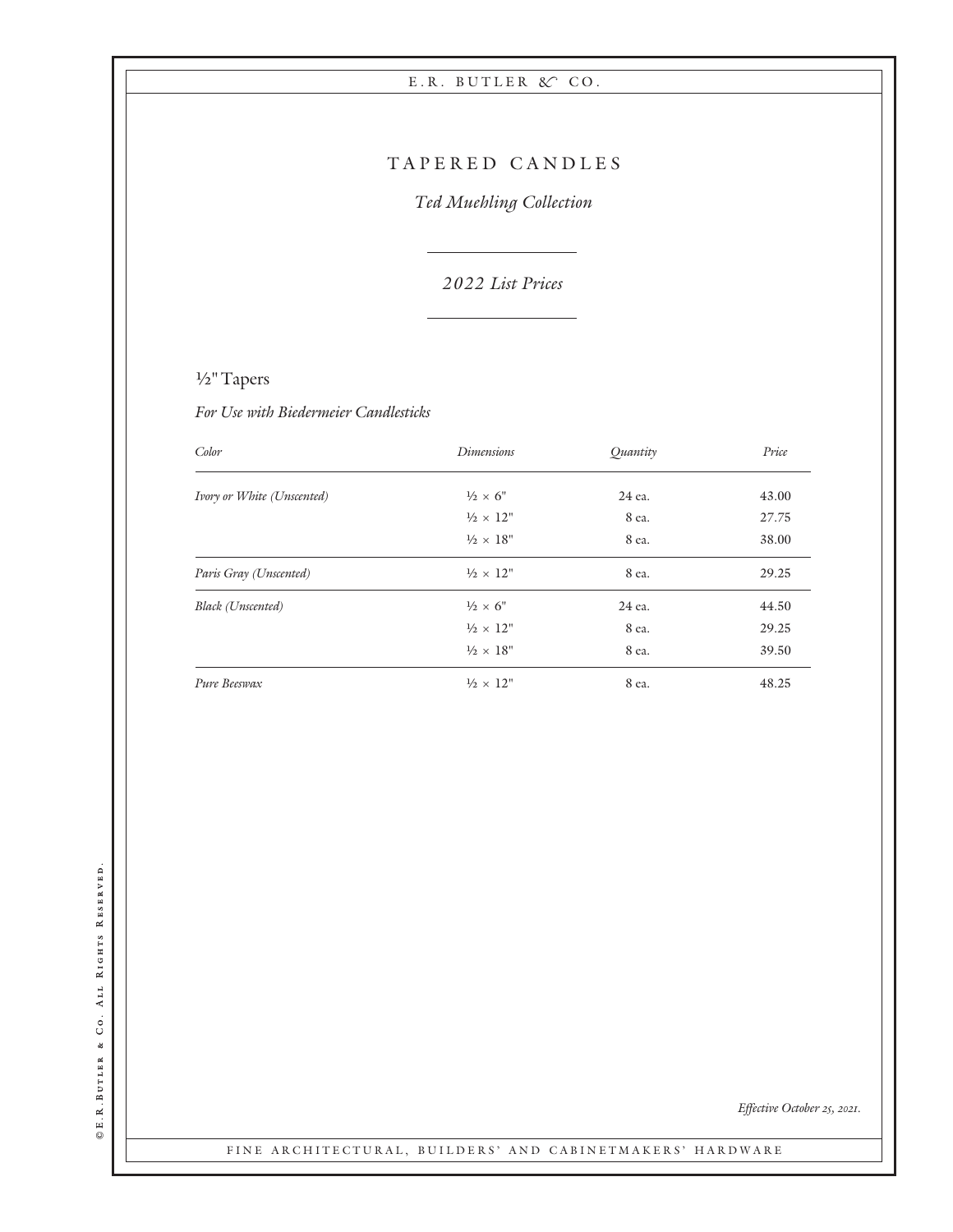## TAPERED CANDLES

Ted Muehling Collection

2 022 List Prices

## 7/8" Tapers

For Use with Fluted Candlesticks

| Color                      | <b>Dimensions</b>         | Quantity | Price |
|----------------------------|---------------------------|----------|-------|
| Ivory or White (Unscented) | $\frac{7}{8} \times 9$ "  | 2 ea.    | 13.50 |
|                            | $\frac{7}{8} \times 12$ " | 2 ea.    | 14.25 |
|                            | $\% \times 15"$           | 2 ea.    | 17.75 |
|                            | $\% \times 18"$           | 2 ea.    | 22.00 |
|                            | $\% \times 24"$           | 2 ea.    | 28.25 |
|                            | $\% \times 30^{\circ}$    | 2 ea.    | 34.25 |
|                            | $\% \times 36"$           | 1 ea.    | 42.00 |
|                            | $\frac{7}{8} \times 39$ " | 1 ea.    | 45.00 |
| Paris Gray (Unscented)     | $\% \times 9"$            | 2 ea.    | 13.75 |
|                            | $\frac{7}{8} \times 12"$  | 2 ea.    | 14.75 |
|                            | $\% \times 15"$           | 2 ea.    | 18.50 |
|                            | $\% \times 18"$           | 2 ea.    | 23.00 |
|                            | $\frac{7}{8} \times 24$ " | 2 ea.    | 30.75 |
|                            | $\% \times 30"$           | 2 ea.    | 36.50 |
| Black (Unscented)          | $\frac{7}{8} \times 9$ "  | 2 ea.    | 13.75 |
|                            | $\% \times 12"$           | 2 ea.    | 14.75 |
|                            | $\% \times 15"$           | 2 ea.    | 18.50 |
|                            | $\frac{7}{8} \times 18"$  | 2 ea.    | 23.00 |
|                            | $\frac{7}{8} \times 24$ " | 2 ea.    | 30.75 |
|                            | $\% \times 30"$           | 2 ea.    | 36.50 |
|                            | $\frac{7}{8} \times 36"$  | 1 ea.    | 42.00 |
|                            | $\frac{7}{8} \times 39$ " | 1 ea.    | 45.00 |
| Pure Beeswax               | $\frac{7}{8} \times 9$ "  | 2 ea.    | 21.50 |
|                            | $\% \times 12"$           | 2 ea.    | 24.50 |
|                            | $\frac{7}{8} \times 15$ " | 2 ea.    | 29.75 |

Effective October 25, 2021.

FINE ARCHITECTURAL, BUILDERS' AND CABINETMAKERS' HARDWARE

©E.R.BUTLER & CO. ALL RIGHTS RESERVED. E.R.Butler & Co. All Rights Reserved.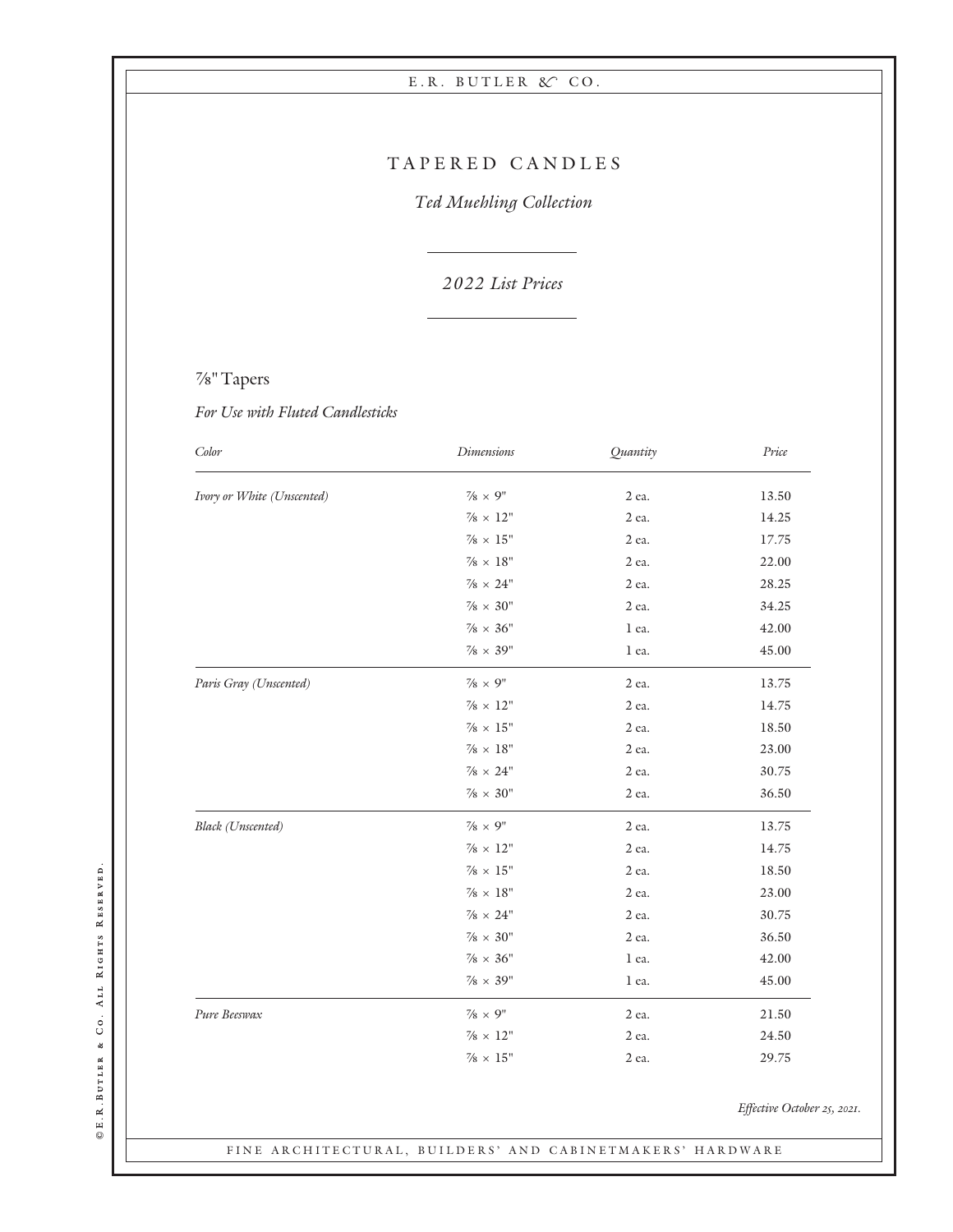|              |                         | OBJECTS                 |        |                                          |                             |
|--------------|-------------------------|-------------------------|--------|------------------------------------------|-----------------------------|
|              |                         | Ted Muehling Collection |        |                                          |                             |
|              |                         |                         |        |                                          |                             |
|              |                         | 2022 List Prices        |        |                                          |                             |
| Spinning Top |                         |                         |        |                                          |                             |
| Design       |                         |                         |        | Oxidized Bronze<br>(OB)                  | Pumiced Gold<br>(SG)        |
| 0246         | 1.614" Diameter         |                         |        | 720.00                                   | 960.00                      |
|              |                         |                         |        |                                          |                             |
|              | Goose Egg Weight        |                         |        |                                          |                             |
| Design       |                         |                         | (BB)   | Burnished Bronze Oxidized Bronze<br>(OB) | Pumiced Gold<br>(SG)        |
| 0260         | $3.5\% \times$ 2 $\%$ " |                         | 620.00 | 680.00                                   | 1,280.00                    |
|              |                         |                         |        |                                          |                             |
|              |                         |                         |        |                                          |                             |
|              |                         |                         |        |                                          |                             |
|              |                         |                         |        |                                          |                             |
|              |                         |                         |        |                                          |                             |
|              |                         |                         |        |                                          |                             |
|              |                         |                         |        |                                          |                             |
|              |                         |                         |        |                                          |                             |
|              |                         |                         |        |                                          |                             |
|              |                         |                         |        |                                          | Effective October 25, 2021. |

©E.R.BUTLER & CO. ALL RIGHTS RESERVED. E.R.Butler & Co. All Rights Reserved.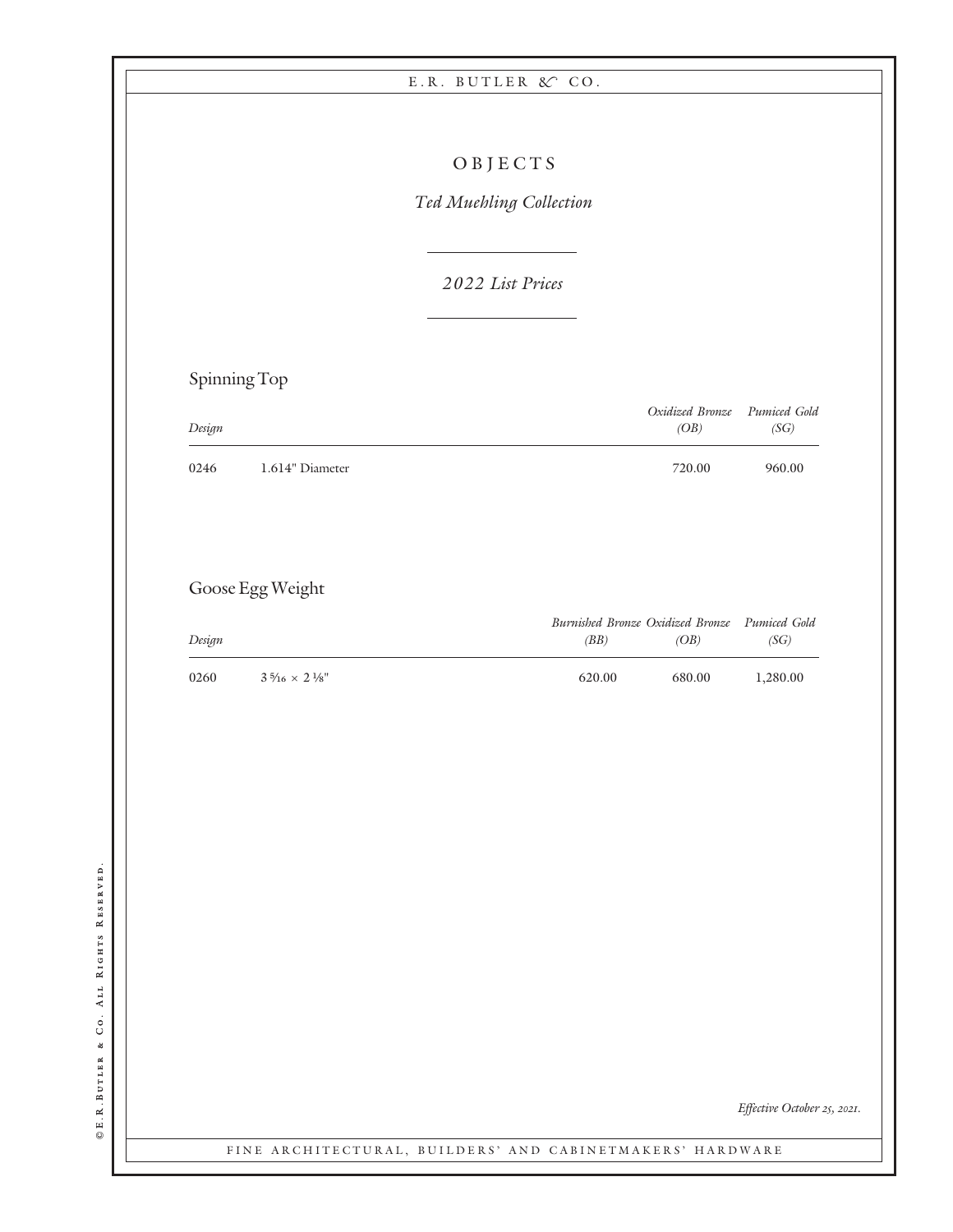## BUTTERFLY PULLS

Ted Muehling Collection

## 2 022 List Prices

| Design |             | <i>Dimensions</i><br>(Width $\times$ Height $\times$ Projection)                          | Oxidized Bronze<br>(OB) | Satin Nickel<br>(SN) | Pumiced Gold<br>(SG) |
|--------|-------------|-------------------------------------------------------------------------------------------|-------------------------|----------------------|----------------------|
| 0270   | Extra Small | $1\frac{3}{16} \times 1\frac{3}{8} \times 1\frac{1}{8}$ "<br>$30 \times 35 \times 29$ mm  | 450.00                  | 450.00               | 630.00               |
| 0271   | Small       | $1\frac{5}{16} \times 1\frac{9}{16} \times 1\frac{3}{16}$<br>$33 \times 40 \times 35$ mm  | 530.00                  | 530.00               | 750.00               |
| 0272   | Medium      | $1\frac{7}{8} \times 2\frac{1}{4} \times 1\frac{9}{16}$ "<br>$49 \times 56 \times 40$ mm  | 600.00                  | 600.00               | 840.00               |
| 0273   | Large       | $2\frac{1}{16} \times 2\frac{5}{16} \times 1\frac{13}{16}$<br>$53 \times 59 \times 46$ mm | 680.00                  | 680.00               | 960.00               |
| 0274   | Extra Large | $2\frac{5}{8} \times 2\frac{3}{8} \times 2\frac{1}{16}$ "<br>$66 \times 61 \times 52$ mm  | 750.00                  | 750.00               | 1,050.00             |

©E.R.BUTLER & CO. ALL RIGHTS RESERVED. E.R.Butler & Co. All Rights Reserved.

Effective October 25, 2021.